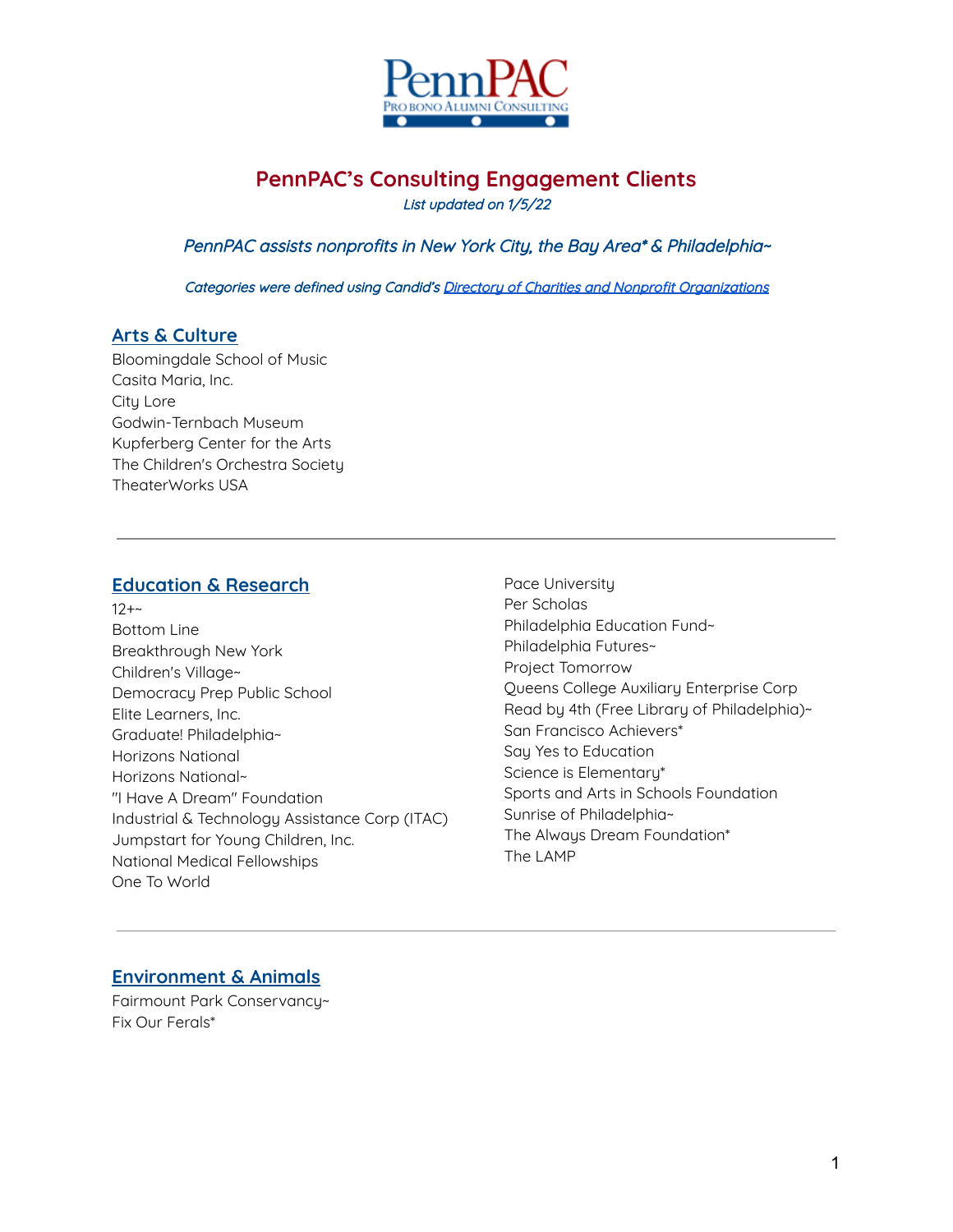#### **Health**

American Cancer Society~ Dave Nee Foundation D-Rev\* Gay Men's Health Crisis (GMHC) Maternity Care Coalition~ One Brooklyn Health Terra Firma The Floating Hospital Thyroid, Head & Neck Cancer Foundation

#### **Human Services**

- 4Cs of Alameda County\* A Caring Hand Alpha Bravo Canine~ Anti-Violence Partnership of Philadelphia~ Bed-Stuy Campaign Against Hunger Brooklyn Community Services Brownsville Community Justice Center Carter Burden Network Center for Family Life in Sunset Park Children of Promise Competent Kids Caring Communities (CKCC) Concilio~ STRIVE Sunnyside Community Services Support Center for Child Advocates~ Riverdale Neighborhood House Riverdale Senior Services The Liberty Fund
- Diaspora Community Services Family Connections\* Flatbush Development Corporation Footsteps Grace Institute of New York Hunger Free America IMPACCT Brooklyn Institute for Career Development (ICD) Pajama Program People's Emergency Center~ Sitike Counseling Center\* Smith Memorial Playground & Playhouse

The Moyer Foundation~ Violence Intervention Program, Inc. Womankind Women Against Abuse~ Xavier Mission YWCA

### **Public & Societal Benefit**

- Black Women's Blueprint Brooklyn Navy Yard Green Worker Cooperatives Housing Partnership Development **Corporation** Legal Information for Families Today (LIFT) Mentor New York NYC Housing Partnership New York Junior League
- New York Lawyers for the Public Interest (NYPLI) PennPAC Pro Bono Net Slice Out Hunger The Legal Aid Society Thrive Alliance\* Upper Manhattan Empowerment Zone Urban Affairs Coalition~ Urban Green Council